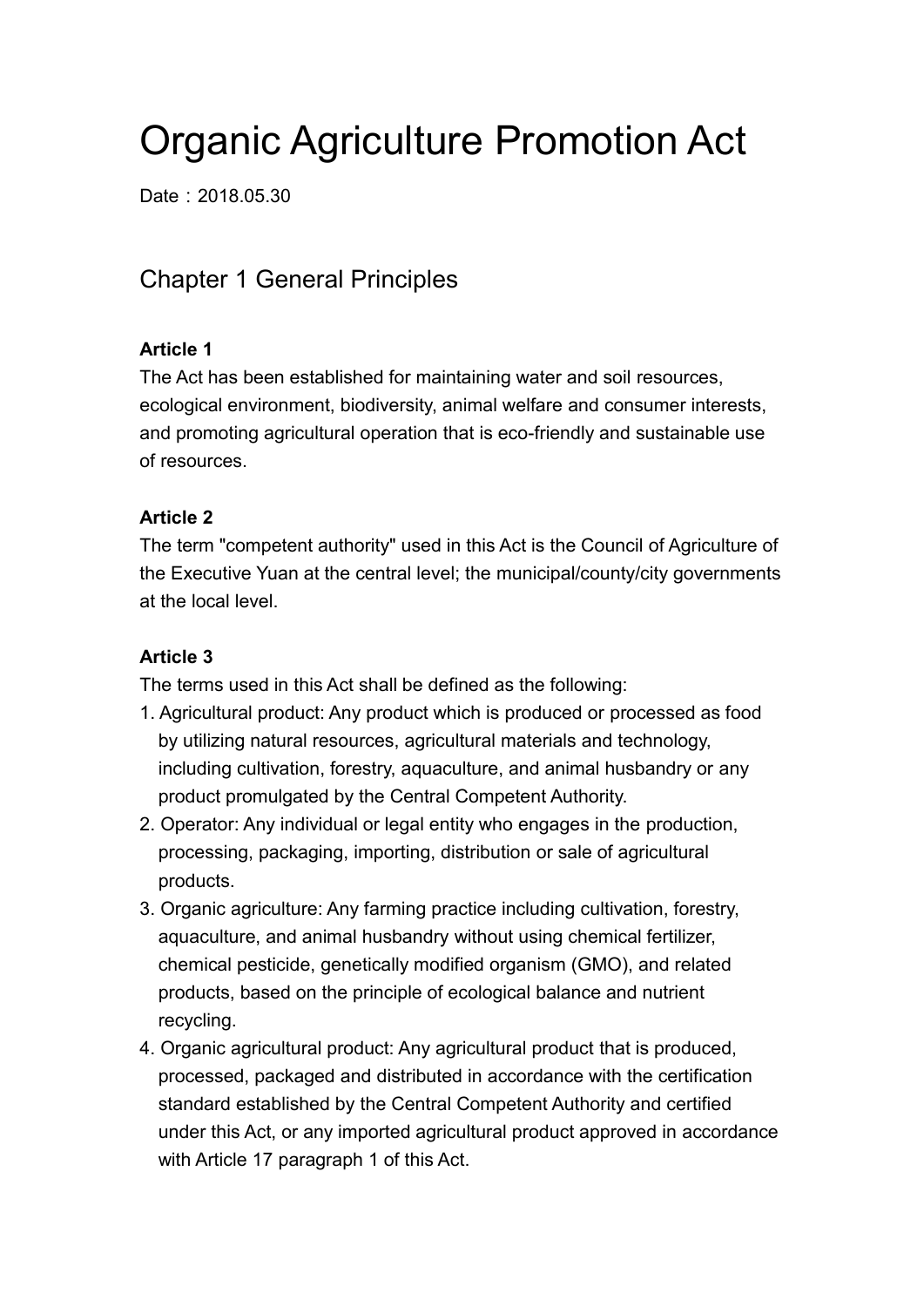- 5. In-conversion agricultural product: Any agricultural product that is certified under this Act.
- 6. Organic mark: The mark used to indicate the agricultural product to be organic.
- 7. Labeling: Words, graphics, symbols or additional instruction affixed to agricultural products, the containers or packaging of agricultural products when displayed or for sale.
- 8. Accreditation body: An institution or legal entity who is reviewed and permitted by the Central Competent Authority and with the qualification to conduct accreditation activities prescribed by this Act.
- 9. Accreditation: The process in which the accreditation body evaluates whether an institution, school or legal entity is qualified to provide certification services prescribed by this Act under a contract.
- 10. Certification body: An institution, school or legal entity who is accredited by the accreditation body to provide certification services.
- 11. Certification: The process in which the certification body verifies whether the production, processing, packaging or distribution of a specific agricultural product is in compliance with this Act under a contract with the respective operator.

# Chapter 2 Promotion of Organic Agriculture

# **Article 4**

The competent authority shall promote the agricultural production management system which adopts the approach of agronomical, biological, and machinery operation and uses natural resources, excluding synthetic chemicals and GMOs, in order to fulfill the eco-friendly requirement of organic agriculture.

The above organic agriculture that competent authority shall promote includes eco-friendly farming, despite it not certified as mentioned in subparagraph 11 of Article 3.

The competent authority shall uphold the principle of balancing supply and demand in promotion of organic agriculture by proceeding with the development and implementation of new technology prudently and reasonably, improving production techniques and product quality of the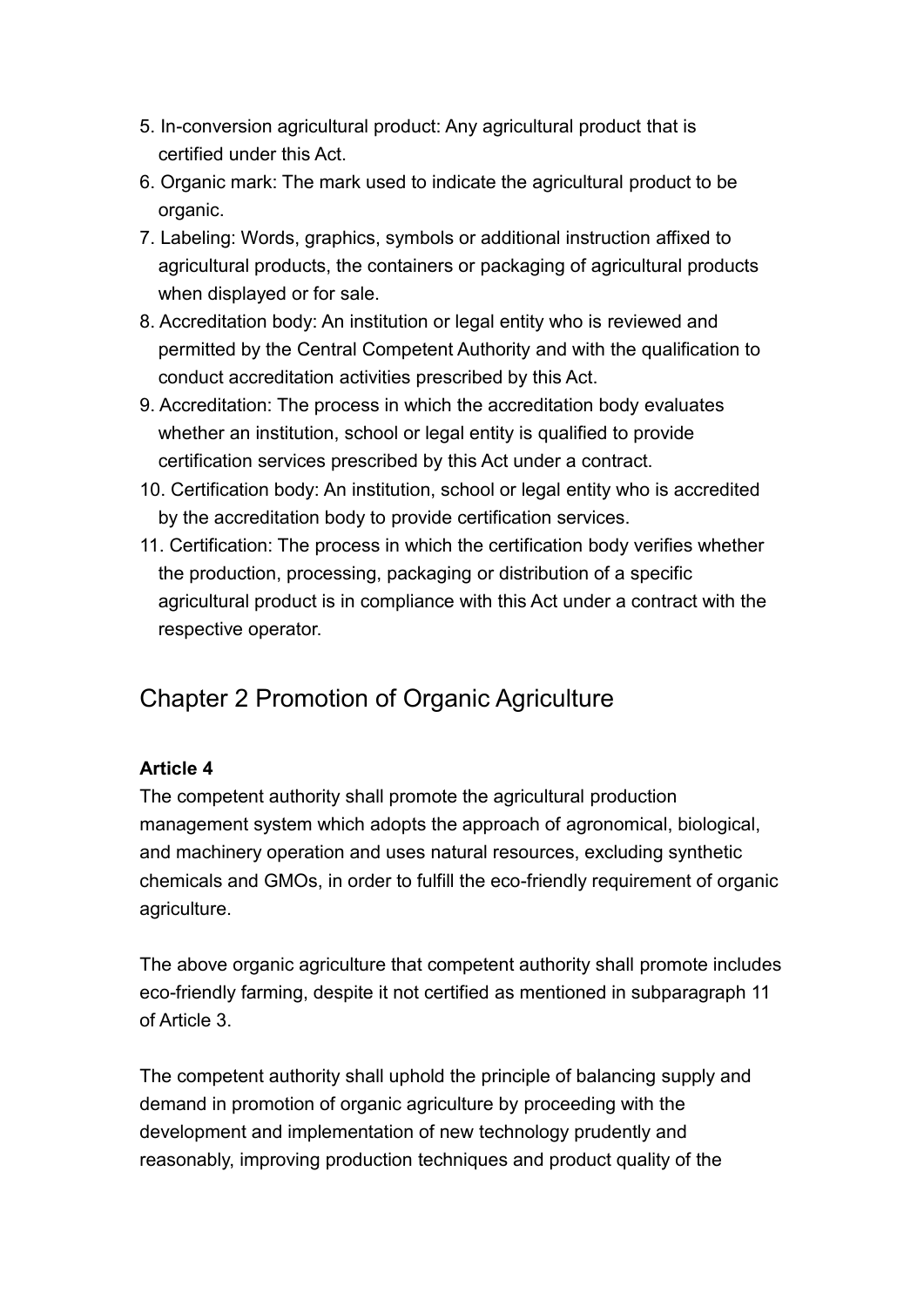operator, making the organic agricultural products accessible to consumers, enlarging the understanding, and gaining consumer trusts. All these efforts are for the purpose of making farmers willing to engage in organic agriculture.

#### **Article 5**

To promote the sustainable development of agriculture, the Central Competent Authority shall set up the consultant board, consult related authorities (institutions) and organizations on its path toward a country with full organic adoption. Every four years Organic Agriculture Promotion Program shall be revised and implemented after approved by the Executive Yuan.

Contents of the Organic Agriculture Promotion Program are as follow:

- 1. The target organic agricultural production area, its proportion of total arable land, and the annual budget allocation.
- 2. Forward-looking development plan and status survey for organic agriculture.
- 3. Counseling for organic agricultural production, marketing, and product certification.
- 4. Incentives and subsidies for conversion to organic agriculture and environment preservation.
- 5. Improvement of agricultural practices, research and development of agricultural technologies, and personnel training for organic agriculture and organic agricultural products.
- 6. Promotion of organic agricultural products and organic food and farming education for authorities (institutions) at all levels, schools, and consumers.
- 7. Counseling relevant civil groups for the promotion of organic agriculture.
- 8. Other tasks that facilitate the development of organic agriculture.

In promotion of organic agriculture, the competent authority shall allocate ample budget, which will be raised every four years on a roll planning basis, for conducting tasks mentioned in the previous paragraph, in pursuance of full organic adoption.

The Central Competent Authority shall establish the standard on the principle of proportionality for issuing incentives and subsidies mentioned in subparagraph 4 of paragraph 2.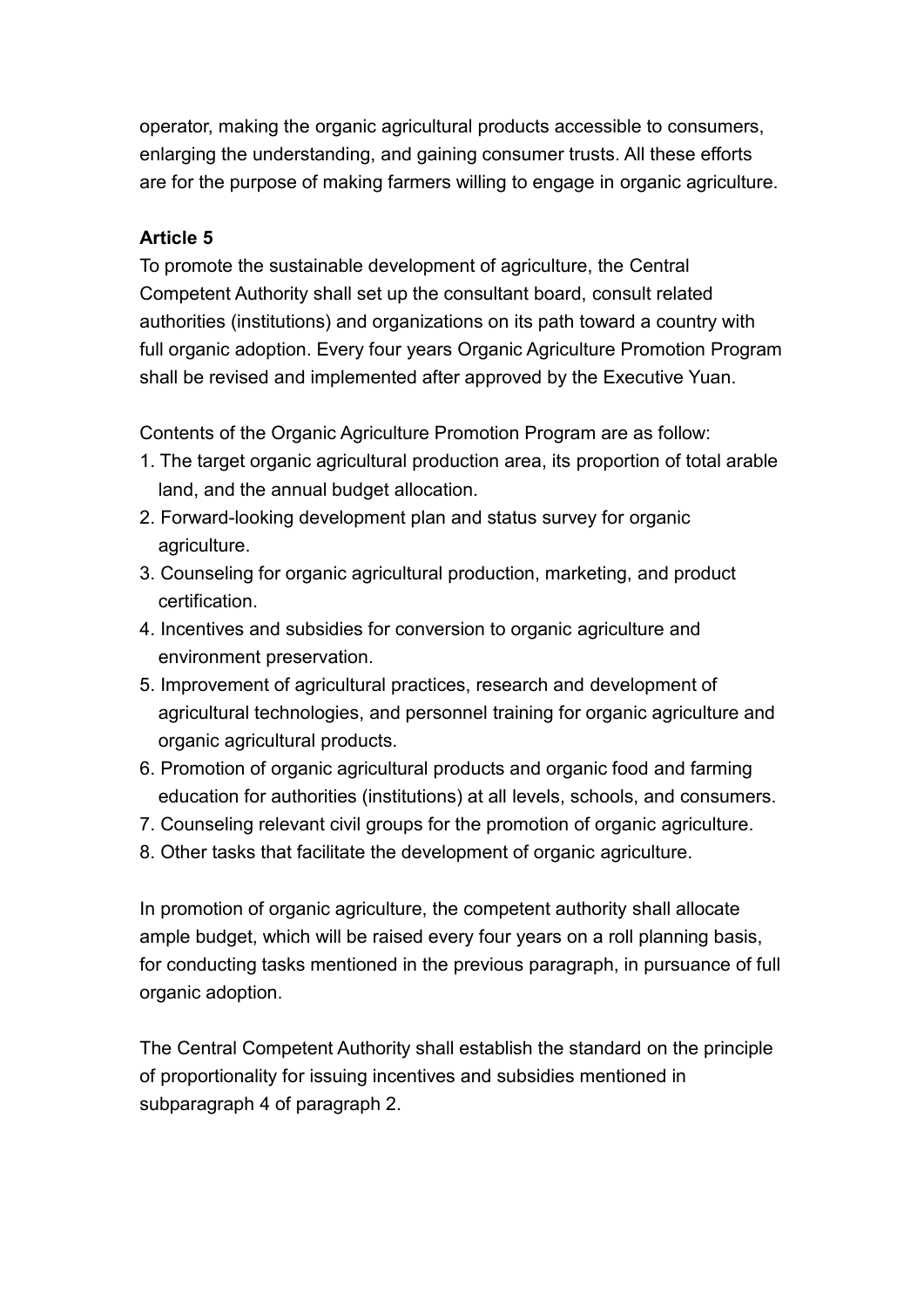#### **Article 6**

The Local Competent Authorities shall review the districts of their jurisdiction annually and locate suitable areas to establish organic agricultural promotion zones while encouraging civil production cooperatives or collaborative marketing organizations to participate in the establishment.

Public land or lands of state-owned enterprises suitable for agricultural production shall be prioritized for the establishment of organic agricultural promotion zones. The competent authority shall prioritize in providing assistance or subsidies on public infrastructure and marketing facilities (equipment) in organic agricultural promotion zones.

The Local Competent Authorities may provide assistance to farmers in organic agricultural promotion zones established under paragraph 1 who have not yet adopted organic agricultural production and require them to take necessary measures to avoid the impediment of organic agricultural production at neighboring lands.

#### **Article 7**

The competent authority may provide proper assistance to operators on the certification fees, the technology upgrade, marketing channel expansion, production-marketing facilities (equipment), materials, fund loan and other organic agriculture related matters in accordance with this Act as well as incentives for seed reserving, breeding activities, and seedling production of organic agriculture; the operators in organic agricultural promotion zones of the previous paragraph may be prioritized in receiving assistance and incentives.

The operator who rents public lands or lands of state-owned enterprises for organic agricultural production shall be provided with a rental discount.

For the operator who rents public lands or lands of state-owned enterprises under the previous paragraph for organic agricultural production and has been certified according to subparagraph 11 of Article 3, the land lease shall be guaranteed for a period from 10 years up to 20 years and free from the restriction of the lease period stipulated in Article 43 of National Property Act.

The regulations governing the rental discount mentioned in paragraph 2,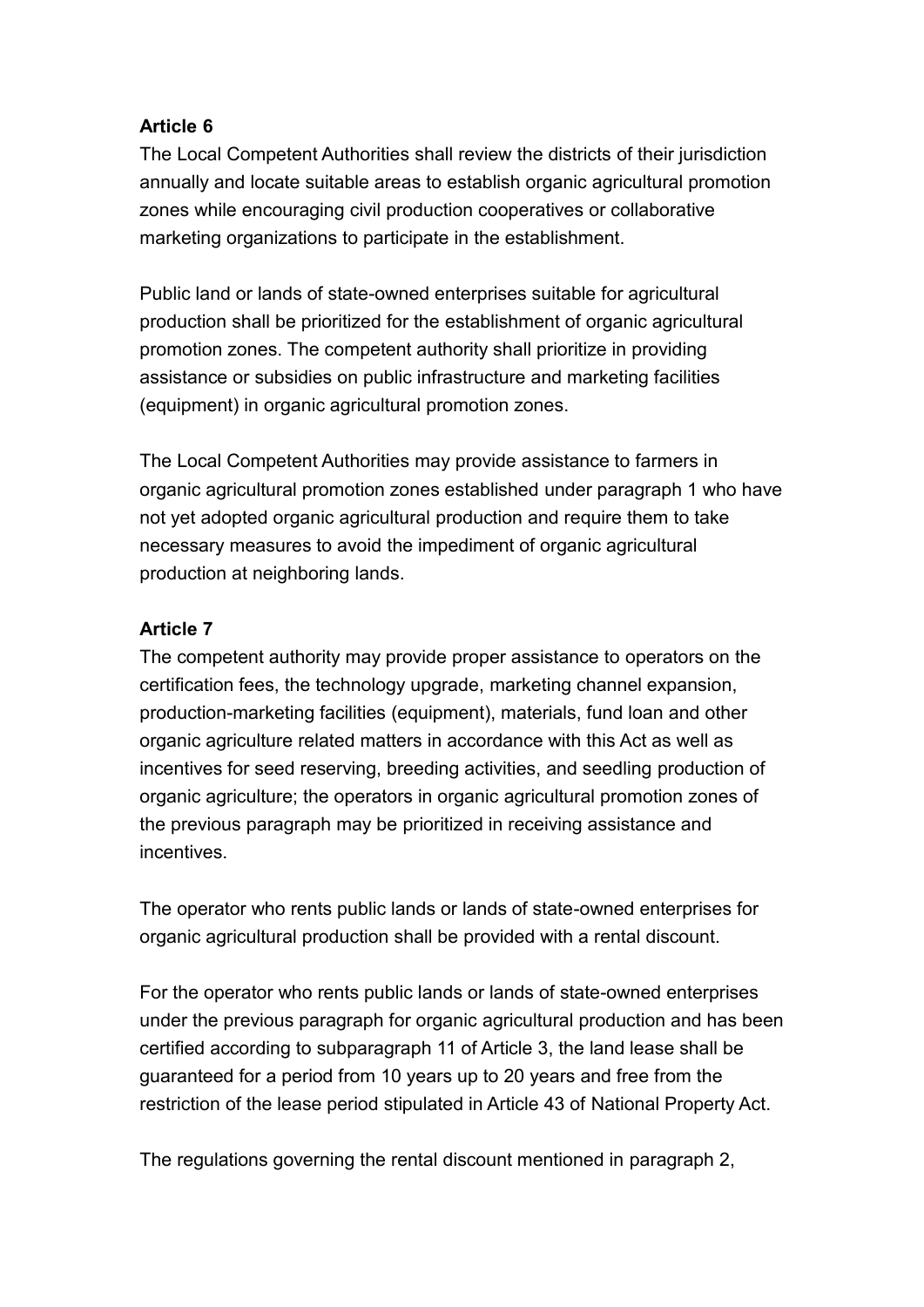guaranteed land lease period in the previous paragraph, and matters concerning lease management shall be established by the Central Competent Authority after it consult with the management authority of public lands or state-owned enterprises lands and relevant departments.

#### **Article 8**

The competent authority shall establish online platforms to integrate certification data from certification bodies and information about organic farming, marketing, materials permitted for organic production, seedlings, qualified organic imports, and else for public query.

#### **Article 9**

The competent authority shall encourage relevant authorities (institution), organizations or enterprises for preferential use of local organic agricultural products.

The competent authority shall counsel authorities (institution), organizations or enterprises to establish farmers' market to provide the channels for selling organic agricultural products.

The competent authority may assist operators in establishing online platforms to provide consumers with direct channels to purchase from producers.

#### **Article 10**

The competent authority shall devote to organic agriculture technology research and the provision of information and personnel training.

The competent authority shall encourage its personnel to participate in organic agriculture related training.

The Central Competent Authority shall participate in international organizations and international cooperation affairs to carry out the exchange of information, technology and personnel related to organic agriculture.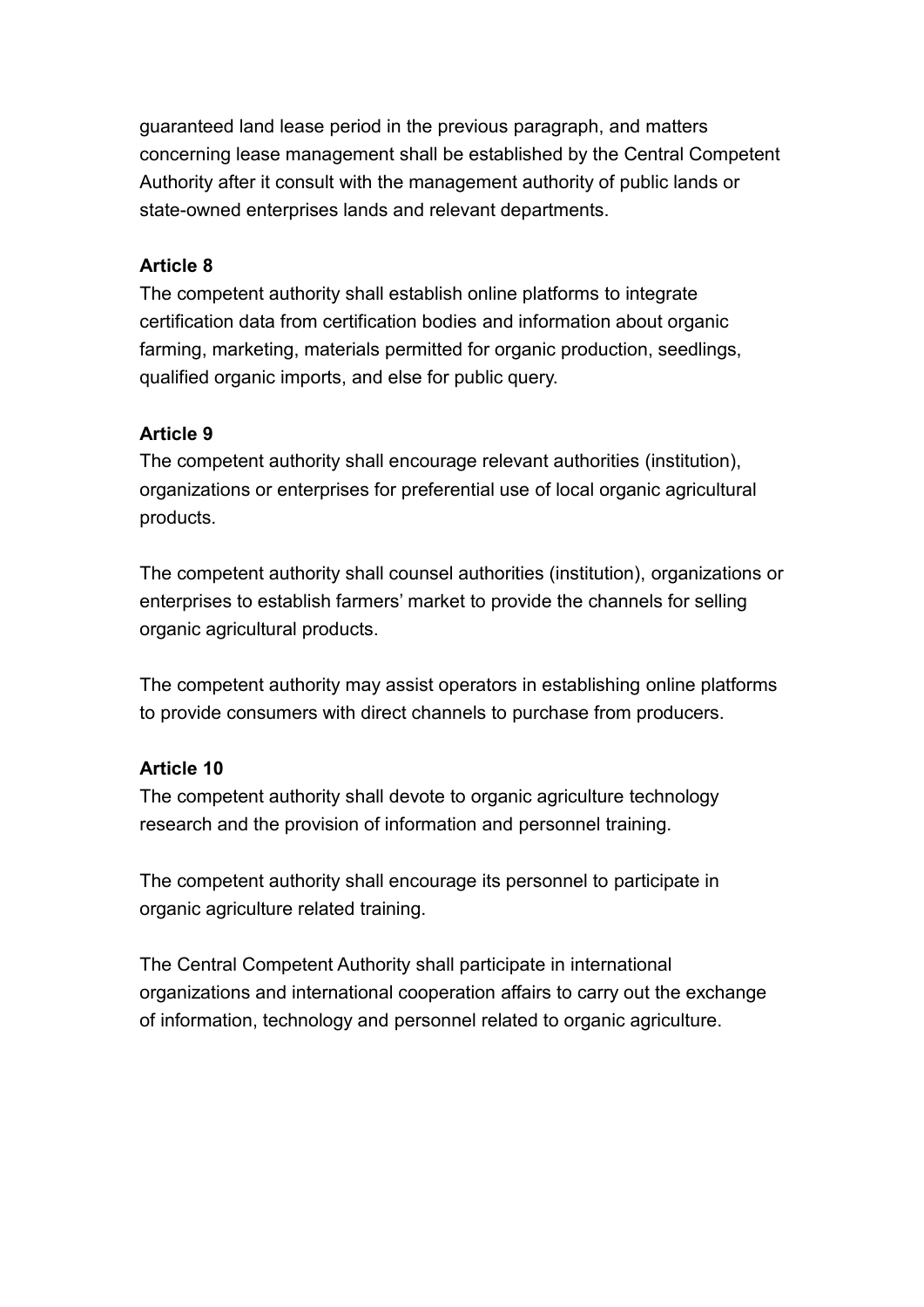# Chapter 3 Management of Accreditation Body and

# Certification Body

# **Article 11**

Any institution or legal entity shall not engage the following accreditation activities until submitting the documents to apply for and obtaining the permission from the Central Competent Authority and any amendments thereto.

The validity of the certificate of the aforementioned permission shall not exceed 5 years and shall be renewed by the Central Competent Authority one year prior to expiration. The validity of renewed certificate shall not exceed 5 years.

The accreditation tasks conducted by accreditation bodies are the following:

- 1. Accepting and reviewing accreditation applications.
- 2. Signing accreditation contracts with those who are qualified.
- 3. Issuing accreditation certificates to the certification bodies in the qualified scope.
- 4. Assessing the accredited certification bodies through examining their certification activities.
- 5. Other tasks related to accreditation activities.

Accreditation bodies shall be subject to supervision by the Central Competent Authority and shall not evade from, impede, or refuse such supervision or provide false data. The accreditation bodies shall comply with the following :

- 1. Accepting accreditation applications from the countries or areas approved by the Central Competent Authority.
- 2. Establishing and submitting accreditation standards to the Central Competent Authority for approval. The amendments or abolishment of which are included.
- 3. Reviewing accreditation application and assessing the certification bodies in accordance with accreditation standards approved by the Central Competent Authority.
- 4. Retaining records related to accreditation tasks for at least 5 years and notifying the Central Competent Authority for the record.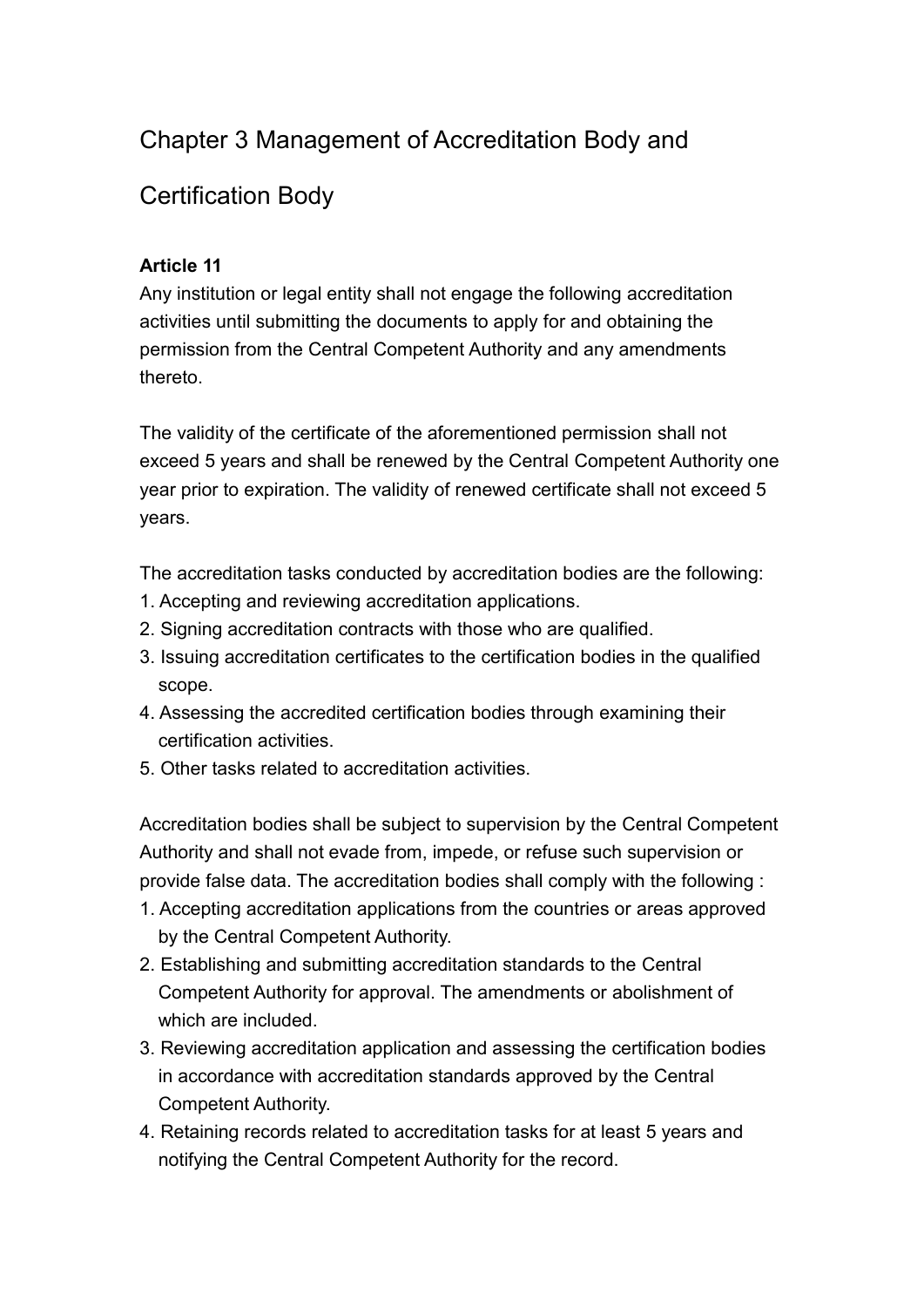- 5. Assisting and coordinating with the Central Competent Authority on examining accredited certification bodies.
- 6. For certification bodies unable to provide certification services, the accreditation bodies shall coordinate among certification bodies for their certification business to be taken over.

The Central Competent Authority shall establish regulations to stipulate the eligibility, procedure, required documents, and criteria for the application of permission and its amendment specified in paragraph 1; required documents for renewal application specified in paragraph 2; the items that shall be described in the certificates specified in subparagraph 3 of paragraph 3; the procedures and methods for supervising, managing, examining the accreditation bodies, the required coverage of accreditation standards, the required items related to the accreditation tasks to be recorded, and the notification documents specified in the above paragraph; and other relevant requirements.

#### **Article 12**

Any institution, school, or legal entity shall not engage in the certification activities until being accredited by an accreditation body and receiving the accreditation certificate in the qualified scope.

The certification activities of certification bodies are the following:

- 1. Signing contracts with operators to certify their agricultural products in accordance with the certification standards.
- 2. Issuing certificates of organic agricultural products and in- conversion agricultural products and controlling the organic marks used by the certified operators.
- 3. Inspecting agricultural products according to the contracts.
- 4. Other certification related activities promulgated by the Central Competent Authority.

The Central Competent Authority shall establish the certification standards, categories, and items of agricultural products mentioned in subparagraph 1 of the above paragraph.

The certification bodies engaging in the aforementioned certification activities shall retain the data and records according to the items, methods and periods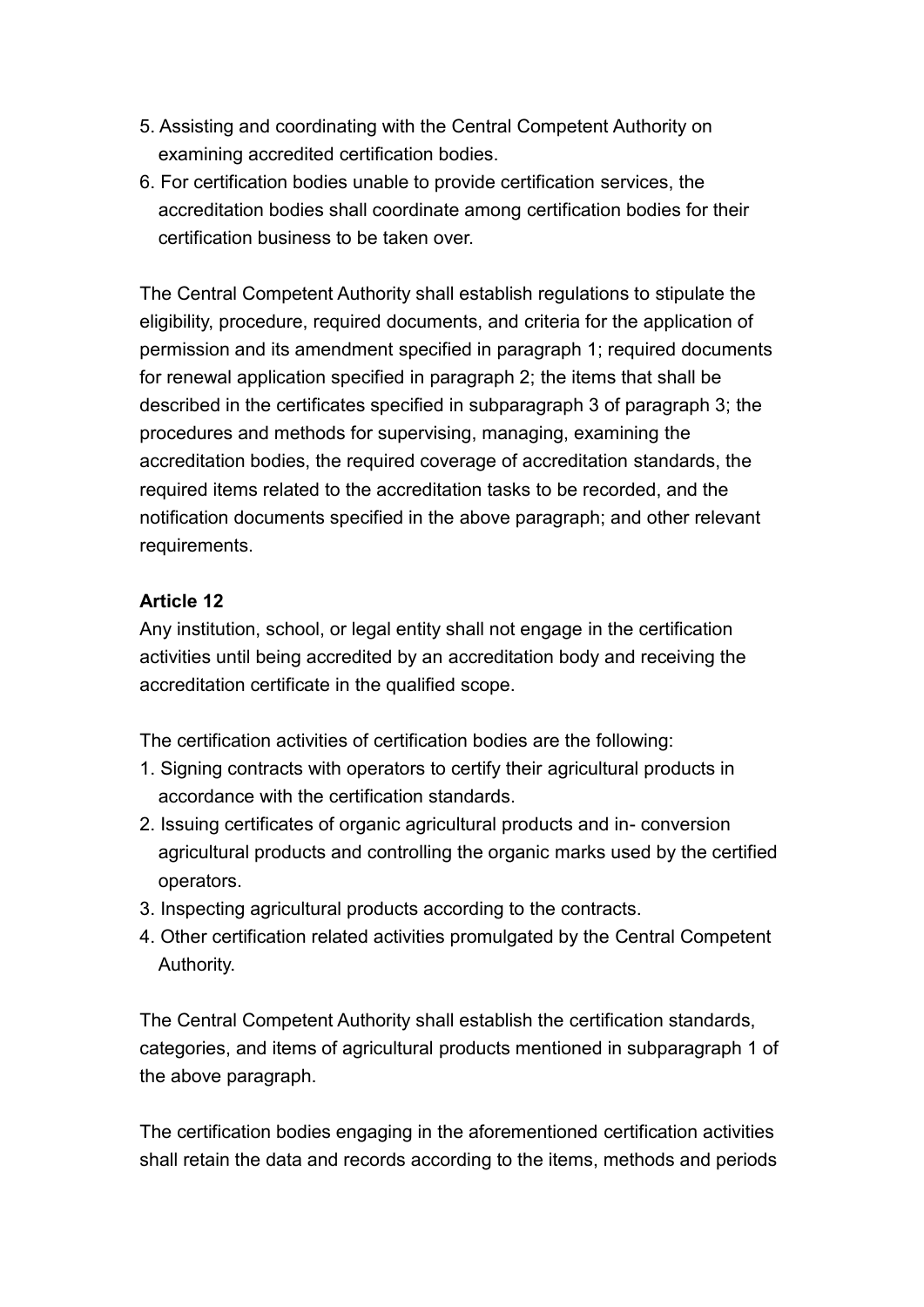promulgated by the Central Competent Authority. The certification bodies shall provide those data and records when requested by the Central Competent Authority. The certification bodies shall not evade, impede, or refuse the examination or provide false data or records.

#### **Article 13**

The certification bodies may sign agreements with operators to determine the scope of certification in production, processing, packaging, or distribution of agricultural products.

The Central Competent Authority may promulgate the upper limit for certification service fee.

When a certification body is unable to provide certification services due to withdrawal of accreditation, termination of accreditation contract, dismissal, or any other causes, the contracted operator shall sign a new contract with another certification body within the period specified by the Central Competent Authority. The status of organic agricultural products or inconversion agricultural products remains certified during the above specified period.

# **Article 14**

The Central Competent Authority may promulgate mandatory or prohibitory items in the contracts between the accreditation bodies and certification bodies as well as between the certification bodies and operators.

Provisions of the contract that violate the above items are null and void. Other parts of the contract that stand without the above null and void parts may still be effective. But, if the contract is unconscionable to one of the parties, then the entire contract shall be rendered null and void.

Provisions promulgated by the Central Competent Authority but not specified in contracts shall still constitute a part of the contract.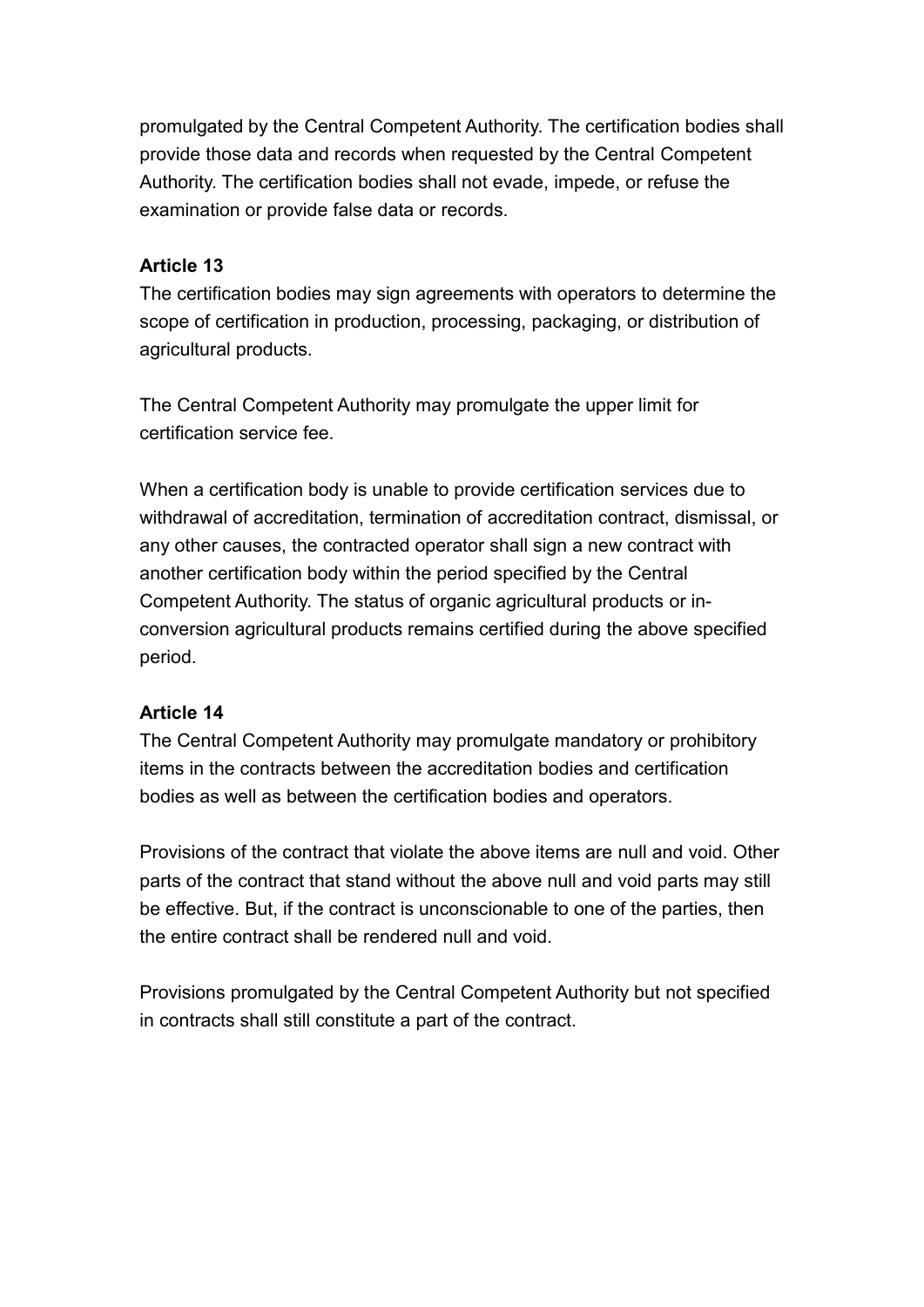# Chapter 4 Management of Organic Agricultural Products

#### **Article 15**

The Central Competent Authority shall promulgate the substances allowed to be used in production, processing, packaging, distribution and sale of organic agricultural products and in- conversion agricultural products.

Except for the aforementioned substances, operators shall not use prohibited substances such as GMO derived products, chemical pesticides, chemical fertilizers, animal drugs, and other synthetic chemical substances.

Operators shall ensure the organic agricultural products and in-conversion agricultural products they produced, processed, packaged, distributed, and sold contain no prohibited substances as stated in the previous paragraph.

#### **Article 16**

Agricultural products shall be certified to be organic throughout their production, processing, packaging, and distribution before they can be sold, labelled, displayed or advertised as organic.

Agricultural products shall be certified to be in conversion throughout their production, processing, packaging, and distribution before they can be sold, labelled, displayed or advertised as in-conversion agricultural products.

The day after the anniversary date of the implementation of this Act, any nonnatural person, such as a legal entity, business, farm, unincorporated body, and ranch shall not use the term "organic", as a whole or a part of its name, unless all agricultural products sold are certified or reviewed qualified according to subparagraph 2 of paragraph 1 of Article 17.

#### **Article 17**

Imported agricultural products shall meet one of the following conditions before they can be sold, labelled or advertised as organic :

- 1. Certified by a domestic or foreign certification body accredited by ROC, given that the certification activities are performed within the territory prescribed on the accreditation certificate.
- 2. Certified by a certification body accredited by a country or member of World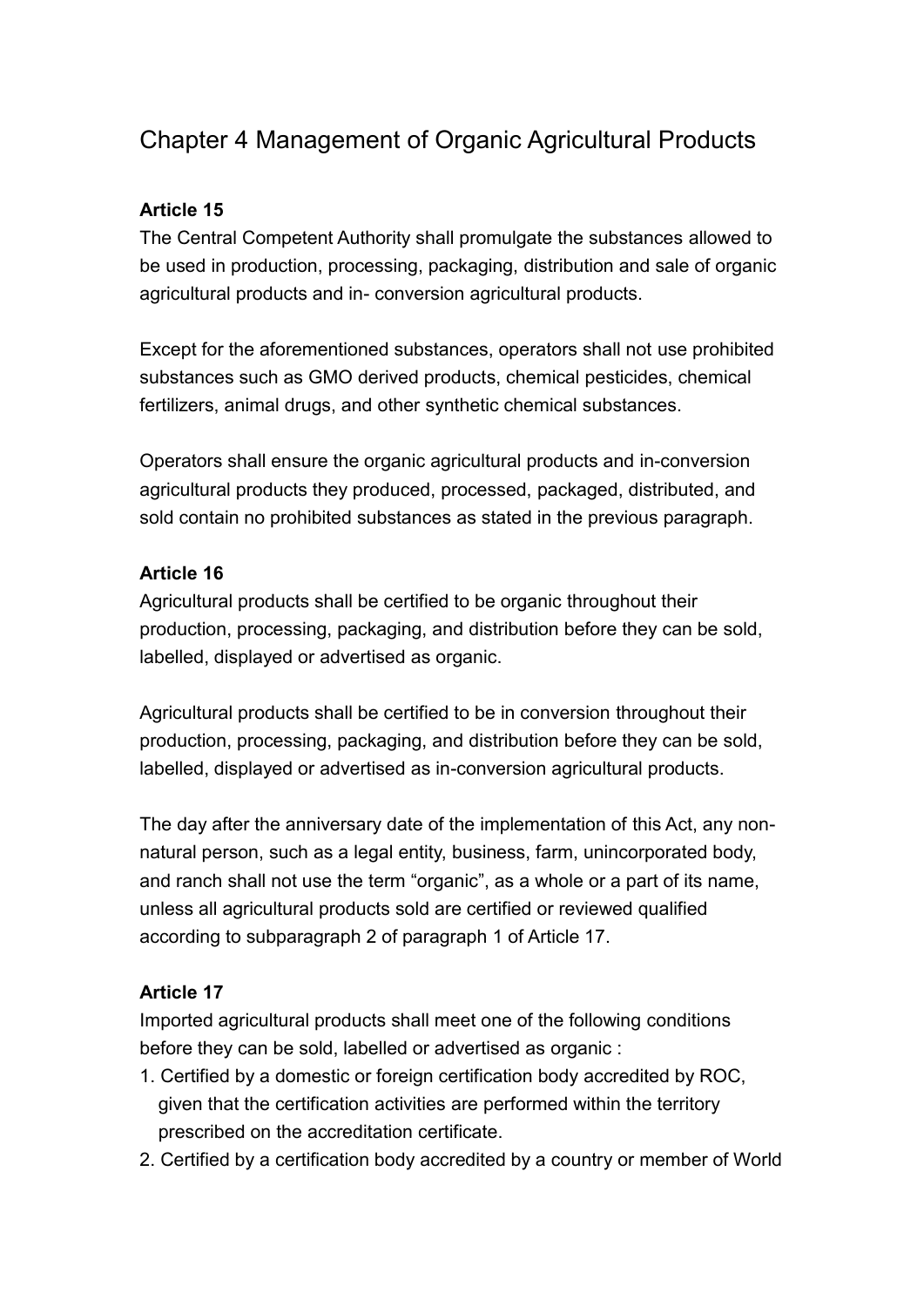Trade Organization that is in organic equivalence with ROC, given that the certification activities are performed within the territory of the accrediting country or WTO member, reviewed qualified by the Central Competent Authority at the request of the importer, and issued with an approval document.

Countries or members of WTO with organic equivalence defined in paragraph 2 shall sign the mutual organic equivalence recognition treaty, agreement, or other official documents with ROC. After signing, the countries or members shall be promulgated by the Central Competent Authority.

The Central Competent Authority shall establish the regulations to stipulate the application requirement, the review procedures, the data to retain, the labeling, the management, and other relevant items, as described in subparagraph 2 of paragraph 1.

#### **Article 18**

The container or packaging of organic agricultural products and in-conversion agricultural products shall be notably indicated in Chinese and common symbols with the following items:

- 1. Product name. For organic agricultural products, the term"organic" shall be indicated; for in-conversion agricultural products, the term "in-conversion agricultural products"shall be indicated.
- 2. Ingredients. Those containing more than one ingredient shall be accordingly indicated in a descending order of proportion; in the case of a product containing single ingredient represented by the product name, the product is exempted from ingredient indication.
- 3. The name, address, and telephone number of the operator. In the case of organic products being imported, the name, address, and telephone number of the importer shall be indicated instead.
- 4. Origin (country). However, those with the address of the manufacturing plant or certification site that can represent the origin indicated are exempted.
- 5. Name of the certification body.
- 6. Certificate number. Organic agricultural products imported in accordance with subparagraph 2 of paragraph 1 of Article 17 shall be indicated with the number of approval document.
- 7. Other items required to be indicated promulgated by the Central Competent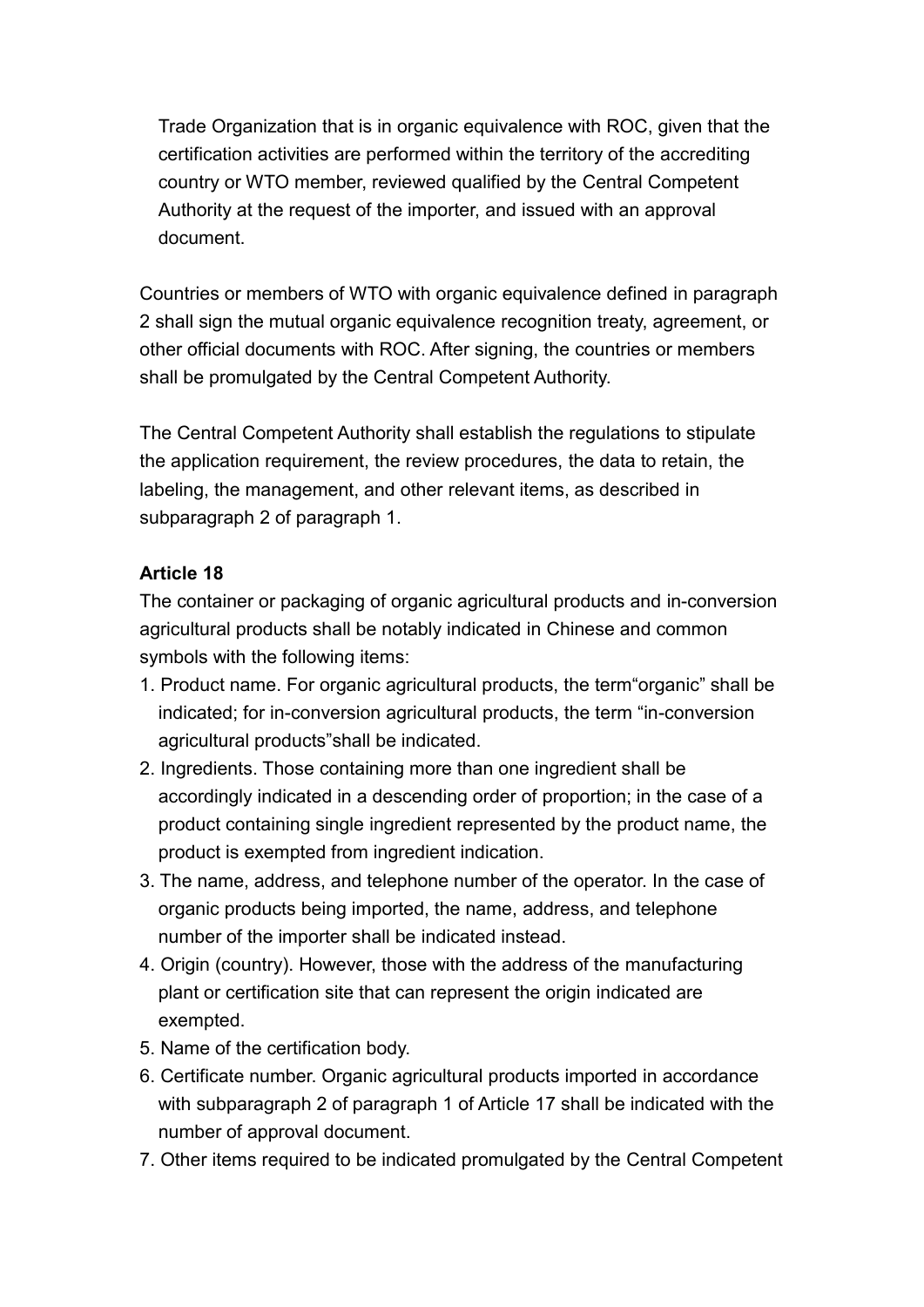#### Authority.

In case of difficulty to label the items mentioned in the previous paragraph due to the limited package surface area, material, or other conditions, the Central Competent Authority may promulgate conditions for exemption or alternative indication methods.

For any changes to the subject matter being indicated according to the paragraph 1, the label shall be updated within three months of the occurrence of the changes.

#### **Article 19**

Operators selling organic agricultural products and in-conversion agricultural products in bulk package shall display the name, the origin (country) of the products on site with billboards, with a duplicate copy of the certificate of organic certification or in-conversion presented. Those selling organic agricultural products imported under subparagraph 2 of paragraph 1 of Article 17 shall present a duplicate copy of the approval document.

The aforementioned disclosure of product name and origin (country) is subject to provisions in subparagraph 1 and 4 of paragraph 1 of the pervious article.

The Central Competent Authority shall establish the regulations governing the items, methods, and other requirements regarding indication and display specified in the above 2 subparagraphs and the previous article.

#### **Article 20**

Only agricultural products certified as organic under this Act are allowed to be labeled with organic mark.

The Central Competent Authority shall establish regulations to stipulate the specification, design, use condition, and other requirements regarding the above organic mark.

#### **Article 21**

Those entrusted to disseminate advertisement about organic agricultural products or in-conversion agricultural products shall retain the following records for 6 months from the date of the first broadcast: the trustee's name ,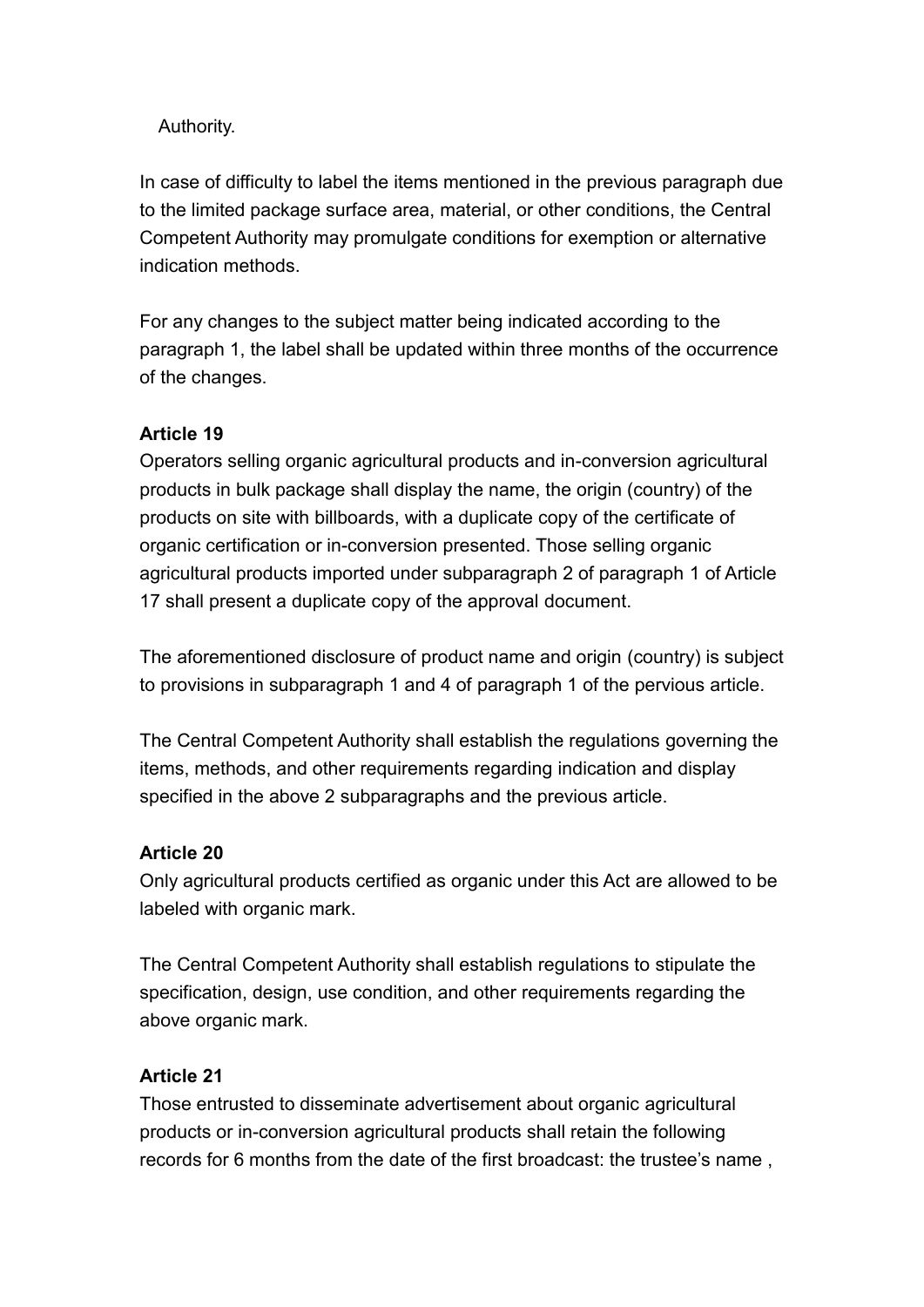personal identification number or business registration number, residence, the address of the residence or office, the telephone number, and the content of dissemination. When requested for provision by the competent authority, the entrustee shall not evade, impede, refuse, or provide false data.

#### **Article 22**

The competent authority may assign staffs with proof of identity to enter the premise concerning production, processing, packaging, storing, selling, and other operations as well as transporting vehicles related to organic agricultural products or in-conversion agricultural products to examine, sample for test, or acquire data or record from operators. Any subject shall not evade, impede, refuse, or provide false data or record.

#### **Article 23**

For testing of organic agricultural products and in-conversion agricultural products, the Central Competent Authority shall refer to the test methods established in Act Governing Food Safety and Sanitation by the Central Competent Authority of Health and Welfare. For the test methods not been established by the Central Competent Authority of Health and Welfare, other international recognized test methods can be referred to.

The Central Competent Authority may appoint its affiliated testing body (institution) or entrust other bodies (institutions), schools, or organizations for the above testing.

#### **Article 24**

Dissident for the result of testing, the operator may apply for a retest to the original sampling authority and pay the retest fees within 15 days on receiving the notice, and is limited to once.

Upon accepting the retest application, the sampling authority shall notify the original testing body to conduct a retest of the original specimen within 7 days. The authority may refuse the retest application if the specimen has deteriorated or could not be preserved properly.

#### **Article 25**

When the organic agricultural products and in-conversion agricultural products tested contain the prohibited substances specified in paragraph 2 of Article 15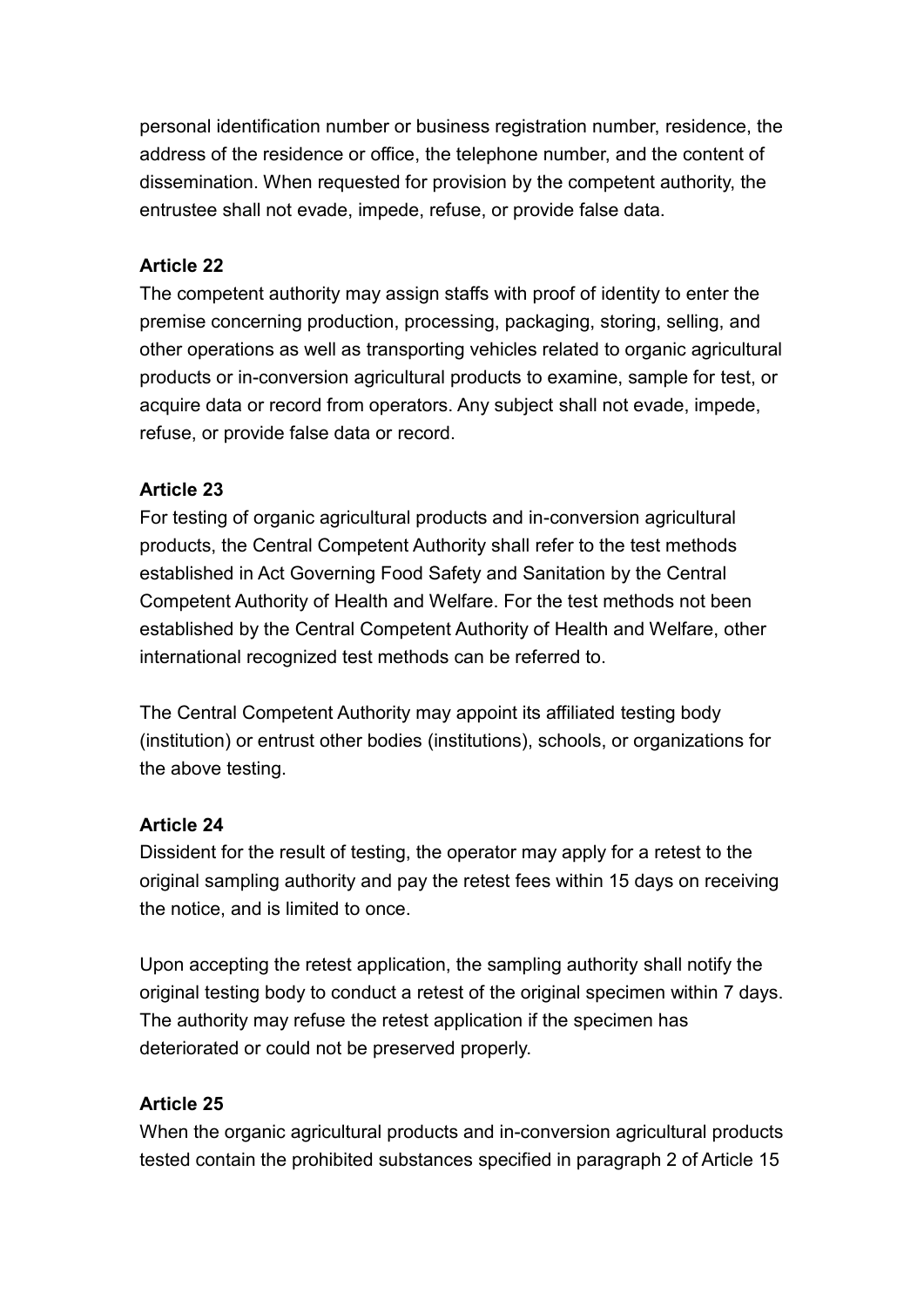or any other matters violating the provision of this Act, the competent authorities may prohibit the operator or owner from transporting the agricultural products and order them to withdraw or recall the product from the market, or take other appropriate measures.

#### **Article 26**

The competent authority shall keep the identification of those reporting a potential violation of this Act confidential, and those enable the identification of such violation shall be rewarded.

The Central Competent Authority shall establish regulations governing the reporting, rewarding and other relevant matters prescribed in the previous paragraph.

# Chapter 5 Penalties

# **Article 27**

In one of the following situations, a subject is fined from NTD600,000 up to NTD60,000,000:

- 1. Violation of paragraph 1 of Article 11, engaging in accreditation activities without the permission of the Central Competent Authority or engaging in accreditation activities without the renewal permission of the Central Competent Authority in accordance with paragraph 2 of Article 11.
- 2. Violation of the suspension of accepting new accreditation applications imposed on accreditation bodies by the Central Competent Authority under paragraph 1 of Article 33.

# **Article 28**

Violating paragraph 1 of Article 12 by engaging in certification activities without accredited by an accreditation body and obtaining a corresponding certificate is fined from NTD300,000 up to NTD30,000,000.

# **Article 29**

Under any of the following circumstances, a fine from NTD200,000 up to NTD2,000,000 is applicable to each individual violation:

1. Violation of paragraph 1 of Article 20, labeling organic mark on uncertified products.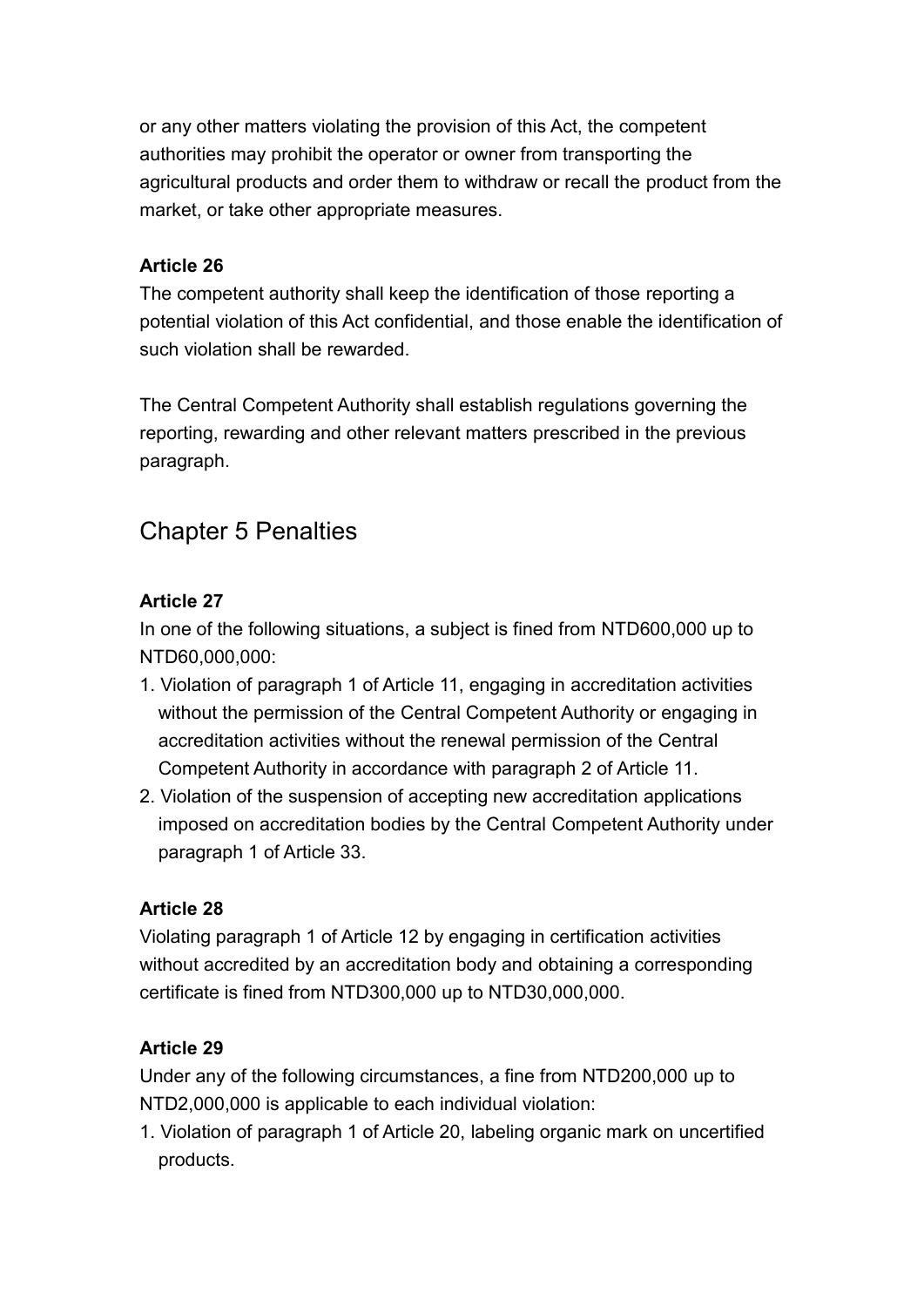2. Violating the suspension of the usage of organic mark imposed by the Central Competent Authority under paragraph 2 of Article 32.

#### **Article 30**

Under any of the following circumstance, a fined from NTD100,000 up to NTD1,000,000 is applicable to each individual violation:

- 1. Violation of paragraph 4 of Article 12, evading, impeding, or refusing the examination by the competent authority, or providing false data and records, or failing to retain relevant data and records in accordance with the items, methods, and time periods promulgated by the Central Competent Authority.
- 2. Violation of Article 21, failing to retain data, evading, impeding, or refusing to provide data or providing false data.
- 3. Violation of Article 22, evading, impeding or refusing the staffs of the competent authority entering the premise or transporting vehicles for the purpose of conducting examination, or sampling specimen for testing, or failing to provide relevant data or records, or providing false data or records.
- 4. Failing to comply with the proceedings by the Central Competent Authority under Article 34.

#### **Article 31**

Under any one of the following circumstances, an operator is subject to a fine from NTD60,000 up to NTD600,000 for each individual violation:

- 1. Violation of paragraph 2 of Article 15, using the prohibited substances.
- 2. Violation of paragraph 3 of Article 15, the organic agricultural products and in-conversion agricultural products containing the prohibited substances; however, operators validating that they have taken necessary precautionary measures, and their fields are identified by the competent authority to be contaminated by adjacent farms, are exempted from penalties.
- 3. Violation of paragraph 1 and 2 of Article 16 or paragraph 1 of Article 17, agricultural products not certified or imports not reviewed qualified being sold, labeled, displayed, or advertised as organic or in a misleading way.
- 4. Violation of paragraph 3 of article 16, non-natural person operator using the term "organic" as whole or a part of its name without having all its product certified or reviewed qualified under subparagraph 2 of paragraph 1 of Article 17.
- 5. Violating the suspension of selling, labeling, displaying, or advertising products as organic imposed by the Central Competent Authority under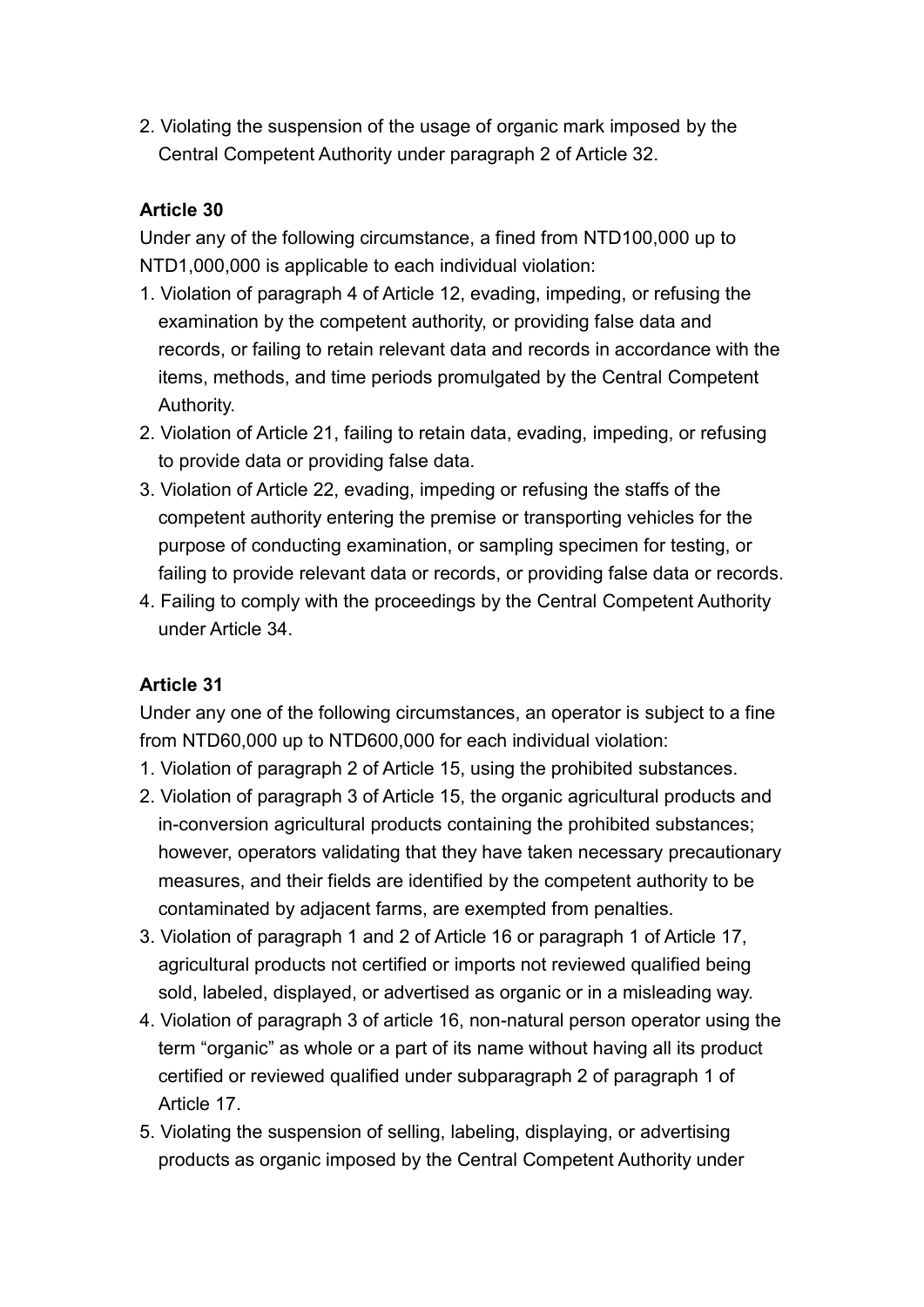paragraph 2 of Article 32.

Operators in the above situations in production, processing, packaging, or distribution under the instruction of an entruster or client shall inflict penalties on the entruster or client instead.

# **Article 32**

Under any of the following circumstances, operators shall be order to correct within a specified period; a fine from NTD30,000 up to NTD300,000 is applicable to those unable to comply in time and to each individual violation.

- 1. Not labeling in accordance with paragraph 1 of Article 18, making false labeling, or not updating the label within 3 months of the date when a change to the subject matter indicated occurs in accordance with paragraph 3 of Article 18.
- 2. Violation of paragraph 1 of Article 19, not displaying the product name, origin, a duplicate copy of the certificate of organic certification or inconversion certification, or a duplicate copy of the approval document; violation of paragraph 2 of Article 19, which directly refers to subparagraph 1 and 4 of paragraph 1 of Article 18, not displaying the product name or origin (country).
- 3. Violation of paragraph 3 of Article 19 regarding the items and methods of labeling and displaying.
- 4. Violation of paragraph 2 of Article 20 regarding the specification, design, and usage of organic marks.

For any one of the above situations, the competent authority shall suspend the operators' usage of organic mark, selling, labeling, displaying, and advertising products as organic for a period from 3 months up to 1 year.

# **Article 33**

For any one of the following situations, the Central Competent Authority shall warn the accreditation bodies according to the severity, or impose a penalty of suspending the accreditation bodies to accept new accreditation applications for a period from 2 months up to 2 years:

- 1. Violation of paragraph 4 of Article 11, accreditation bodies evading, impeding, or refusing the supervision by the Central Competent Authority, or providing false data.
- 2. Violation of subparagraph 1 of paragraph 4 of Article 11, accreditation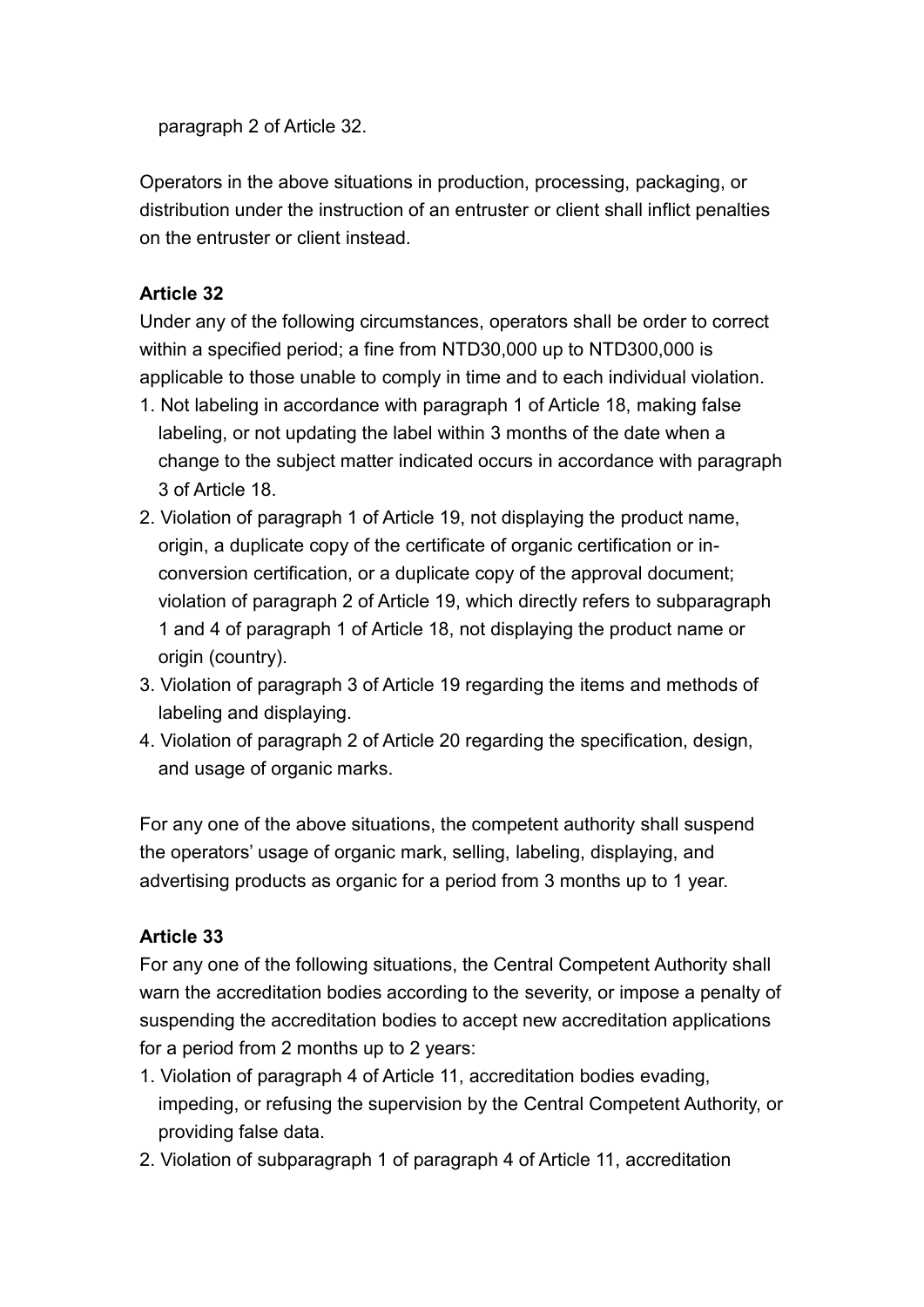bodies accepting accreditation applications from countries or areas not permitted by the Central Competent Authority.

- 3. Violation of subparagraph 2 of paragraph 4 of Article 11, accreditation bodies failing to report the formulation, amendment or abolishment of accreditation standards to the Central Competent Authority.
- 4. Violation of subparagraph 3 of paragraph 4 of Article 11, accreditation bodies failing to review accreditation applications or assess certification activities performed by the certification body in accordance with standards approved by the Central Competent Authority.
- 5. Violation of subparagraph 4 of paragraph 4 of Article 11, failing to retain records related to accreditation task for at least 5 years, keeping false records, or failing to notify the Central Competent Authority for the record.
- 6. Violation of subparagraph 5 of paragraph 4 of Article 11, accreditation bodies failing to comply with the Central Competent Authority on examining the certification bodies they accredited.
- 7. Violation of subparagraph 6 of paragraph 4 of Article 11, accreditation bodies failing to entrust other accreditation bodies with their accreditation tasks when they are unable to fulfill those obligations.
- 8. Violation of paragraph 5 of Article 11, regarding the supervision and management of accreditation bodies, the required items related to the accreditation tasks to be recorded, and the notification documents specified in the above paragraph.

If an accreditation body has been suspended from accepting new applications by the Central Competent Authority under the above paragraph twice in the previous 3 years, another violation specified in the previous paragraph shall result in Central Competent Authority abolishing the permission and prohibit accreditation body to apply for permission under paragraph 1 of Article 11 for a period from 2 years up to 5 years.

For accreditation body repealed under the above paragraph, the Central Competent Authority shall assume the accreditation body's contracts signed with the certification bodies; those certification bodies shall enter into an accreditation contract with other accreditation bodies within the period designated by the Central Competent Authority, and the accreditation contracts with the Central Competent Authority will thereby be terminated at the same time.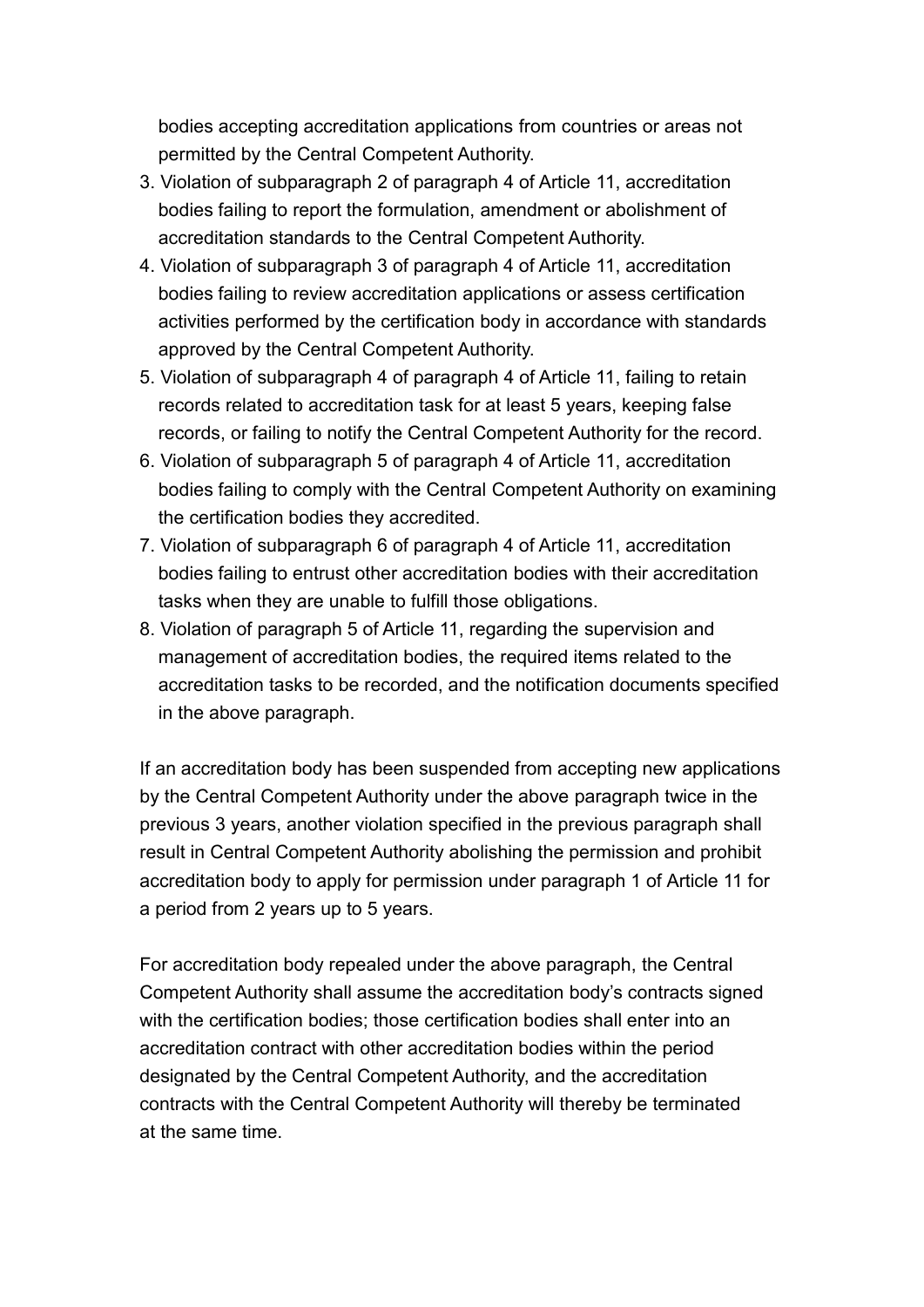# **Article 34**

For agricultural products appearing in advertisements and meeting conditions specified in Article 31 or Article 32, aside from penalties prescribed by this Act, the following proceedings also apply:

- 1. Enforcing the advertiser to order the broadcast of corrective advertising on the same page or timeslots of the original broadcast that shall extend apology and corrective message.
- 2. Enforcing the broadcaster to suspend the broadcast and withdraw advertising materials.

# **Article 35**

For situations specified between Article 29 and 32, aside from imposing penalties under the relevant regulations, the administrator may announce the details of violations, the product name, the name and address of operators, the name of its affiliated legal entities, organizations, firm offices, or business premise, the name of its manager or representative, and the site and date the agricultural product sampled.

# **Article 36**

The penalties established by this Act, except those targeting accreditation bodies and certification bodies, which are imposed by the Central Competent Authority, are carried out by the municipality or county (city) government.

# Chapter 6 Supplementary Provisions

# **Article 37**

For countries promulgated by the Central Competent Authority as organic equivalent under paragraph 1 of Article 6 of Agricultural Production and Certification Act prior to the implementation of this Act, if they fail to reach mutual organic equivalence with ROC by signing a bilateral treaty, agreement, or official document within one year of the implementation of this Act, the Central Competent Authority shall abolish the equivalence recognition.

For certification bodies of a country with equivalence recognition abolished under the previous paragraph, agricultural products certified by them and reviewed qualified by the Central Competent Authority prior to the abolishment are allowed to be sold, labeled, displayed, or advertised as organic, even after